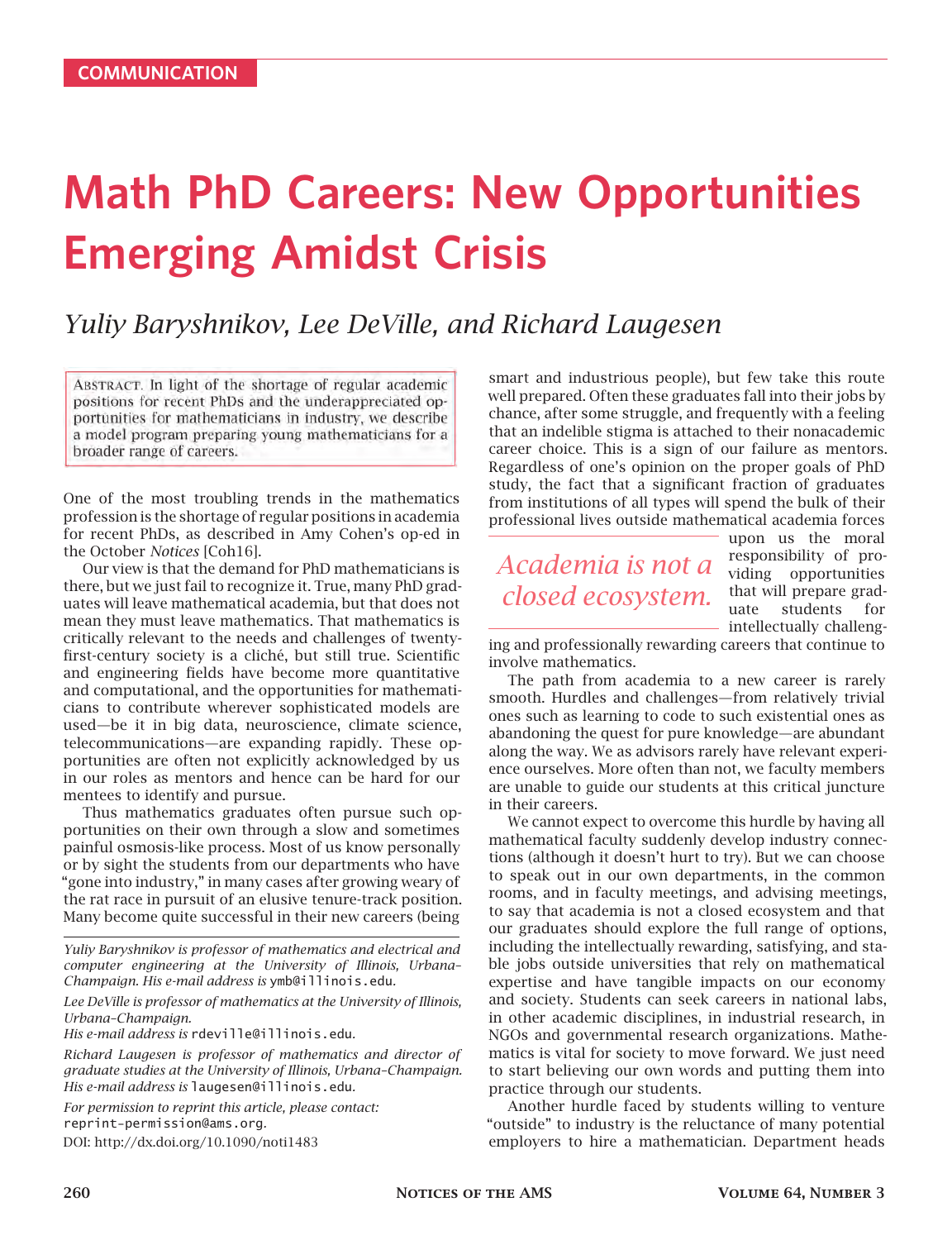

**Teaching assistant Stefan Klajbor Goderich (center) helps graduate students William Linz (left) and Colleen Robichaux (right) with a Python programming assignment during the beginning-of-summer Computational Mathematics Bootcamp.**

and project managers in industry know what they get by hiring a statistician or an electrical engineer. But a mathematician? What are they good for?!<sup>1</sup> Unless the enterprise has previously employed PhD mathematicians, the hiring managers have little experience to draw upon. And indeed, few of our graduates really are ready to walk right in and start work in a typical industrial R&D environment. The training they need might be minor compared to what they have already learned in graduate school, but still it creates an additional risk and burden that industrial research units might be unwilling to bear.

We do have allies in industry, consisting at a minimum of those of our graduates who went there. A back-ofenvelope calculation<sup>2</sup> shows that at least six hundred PhD graduates in mathematics leave academia yearly. The majority of them do not get the word "mathematician" in their job title (indeed, the total number of "mathematicians" outside academia in the US is a paltry three thousand five hundred [USB]). Nonetheless, these individuals work in demanding and technical environments that use their mathematical talent and training at a maximal level. These "hidden mathematicians" enable scientific and technological progress at a level we are generally unaware of. One of the long-term goals for the mathematical community should be to generate broad acceptance

of the notion of an "in-house" mathematician in every company facing technical or theoretical challenges.

Turning now from diagnosing the problem to proposing solutions, we ask: how can we help our students to overcome career transition hurdles in the short term, and in the longer term create an explicit appreciation in industry and government of the need for mathematically trained personnel?

We believe that at the very least, we need to begin providing to all interested students the skill sets that will enable them to transition more readily to careers outside mathematics departments and that we should educate them, in specific, hands-on ways, about the options outside mathematical departments.

To be clear: we do not advocate turning mathematical graduate education into a training funnel for corporate R&D or pushing any of our students away from theoretical mathematics or away from academia. However, we should work to change the general level of ignorance among academic mathematicians of what mathematicians can do outside universities and to change the ignorance prevalent in industry of the benefits of hiring mathematicians. These changes can together unlock a huge untapped reservoir of career opportunities for our graduate students.

The good news is that to instigate these changes, we need

not radically reshape what our students do during graduate school or how we operate professionally as academics. Small but sustained tweaks in graduate training and a robust effort to connect with potential employers will suffice.

With these principles in mind, at the University of Illinois we created the Program for Interdisciplinary and Industrial Internships at Illinois (PI4), with muchappreciated support from the National Science Foundation under grant DMS MCTP 1345032.

The main goal of the PI4 program is to expose mathematics PhD students to alternative career paths early in their graduate careers so that they understand what skill sets they should acquire by the time they graduate. Interested students can then prepare for a career path in industry or government during the middle of their PhD program (rather than in a rush at the end), for example, by picking up coding skills from online MOOCs over winter break or by taking a course in machine learning from the statistics department and also doing one or more internships to develop the soft skills of teamwork and project management. The secondary goal of PI4 is to develop a cadre of supportive local employers who

*These changes can together unlock a huge untapped reservoir of career opportunities for our graduate students.*

<sup>1</sup>*V. I. Arnold quoted a famous physicist, Y. Zeldovich, as remarking that formulating a problem precisely is valuable because it allows one to involve mathematicians, who, "like flies, can walk on the ceiling"* [Sun04, p. 198]*. This attitude is what we would like to see in potential employers!*

<sup>2</sup>*The number of new PhDs in mathematical sciences is about 1900 per year, and one third of these graduates take their first job in a nonacademic institution. Meanwhile, the number of tenure-track positions under recruitment is fewer than 1000 annually, and not all these positions get filled* [AMSa]*,* [AMSb]*.*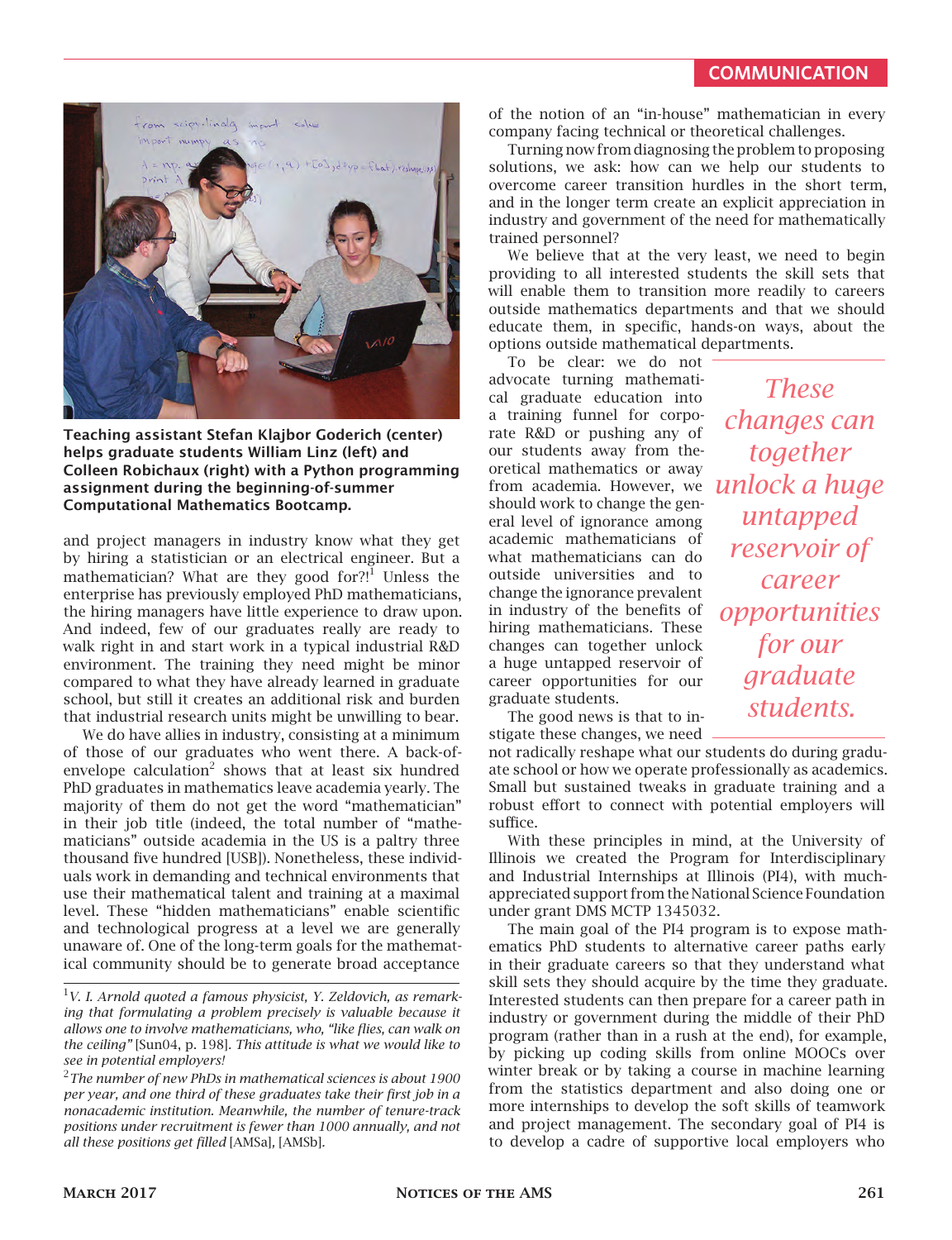#### **COMMUNICATION**

have experienced first-hand the value provided to their organization by hiring a mathematics student.

Program components include: in-semester topics courses such as Top Ten Algorithms for the Twenty-First Century, a beginning-of-summer Computational Bootcamp, summer working groups for junior students on exploratory topics such as "Topologically constrained problems of statistical physics, and internship placements for both junior and senior students.

The two-week intensive Computational Bootcamp kicks off the summer, teaching practical techniques with Python programming to students having little or no programming experience. Each day, students:

- (i) learn new concepts,
- (ii) test their understanding on short programming exercises,
- (iii) present and critique student project solutions, and
- (iv) code the next project.

The examples typically center around numerical linear algebra, optimization, graph theory algorithms, differential equations, and data fitting. It is an intensive program, with most of the students' days spent programming.

Students then split into three tracks for the remainder of the summer: Prepare, Train, and Intern. The Prepare cohort is typically made up of incoming students and students at the end of the first year of graduate school. They work in a group under the supervision of a faculty member (sometimes local, sometimes external), and it is useful to think of this group as an enhanced Research Experience for Undergraduates, an "REU++." The students spend most of their summer learning about a subject and then some time at the end working on questions related to it. This subject usually has a computational tilt, but it is still open-ended research in some mathematical topic, such as random matrix pencils, for example. Members of the Train cohort tend to be more senior students, with one or two years of graduate school experience, who work in small groups on a focused research problem in mathematics, where simulations and experimentation must be combined with theoretical analysis. These parts of the summer program are useful for all mathematics graduate students as they transition from course-takers to researchers.

The Intern stage is the apex of the program. We directly support about twelve students each summer in two tracks: industrial and interdisciplinary internships.

Industrial internships are hosted by enterprises having a local R&D outlet. The financial support from the NSF grant enables us to achieve two objectives. First, we can work with smaller firms, such as startups or small research groups at companies that are not considered traditional players in research, that would not normally be able to support interns on their own. Second, the financial support reduces the perceived risk to new industrial partners when they hire the unknown quantity of a mathematics intern. By getting a foot in the door, we lay the groundwork for them to hire interns with company funds in future years. Internship examples include image recognition research at the start-up Personify, weed resistance modeling at



**Graduate students Derrek Yager (left) and Vaibhav Karve (not pictured) uncovered low-dimensional structure in New York City taxi data during a scientific internship with Professor Richard Sowers (right). Their work reduced the dimension of the problem from hundreds of thousands down to about fifty dominant roadway combinations.**

Dow AgroSciences, and customer data analytics work at utility company Ameren.

Interdisciplinary internships are something completely new for us. We embed a student in a scientific lab on our campus, where they tackle a mathematical problem that supports the agenda of that lab. Almost always the student works in the lab space or is colocated with the group in some other manner. We request that the mentors think of this student as a member of the lab, so that the student learns the techniques required and soaks up the culture of the field. We really want the student to get a feel for what it is like to work in that discipline and how one can contribute with mathematics.

*What we are doing here addresses a critical need in the* Recently, for exam*mathematical community.*

Internships attract students from all areas of mathematics, not just those in traditionally applied fields. ple, a number theorist modeled ant colony behavior in the entomology department, and a logic student an-

alyzed fMRI data as part of a larger project trying to find physiological imprints of tinnitus.

Once the internship culture is established, students start finding their own positions and funding. Our department has 210 graduate students, including 160 in the PhD program. Internship numbers have grown from six in 2013 to a total of forty-two interns in 2016, with thirty-one internships taking place over the summer and eleven during the fall or spring semesters.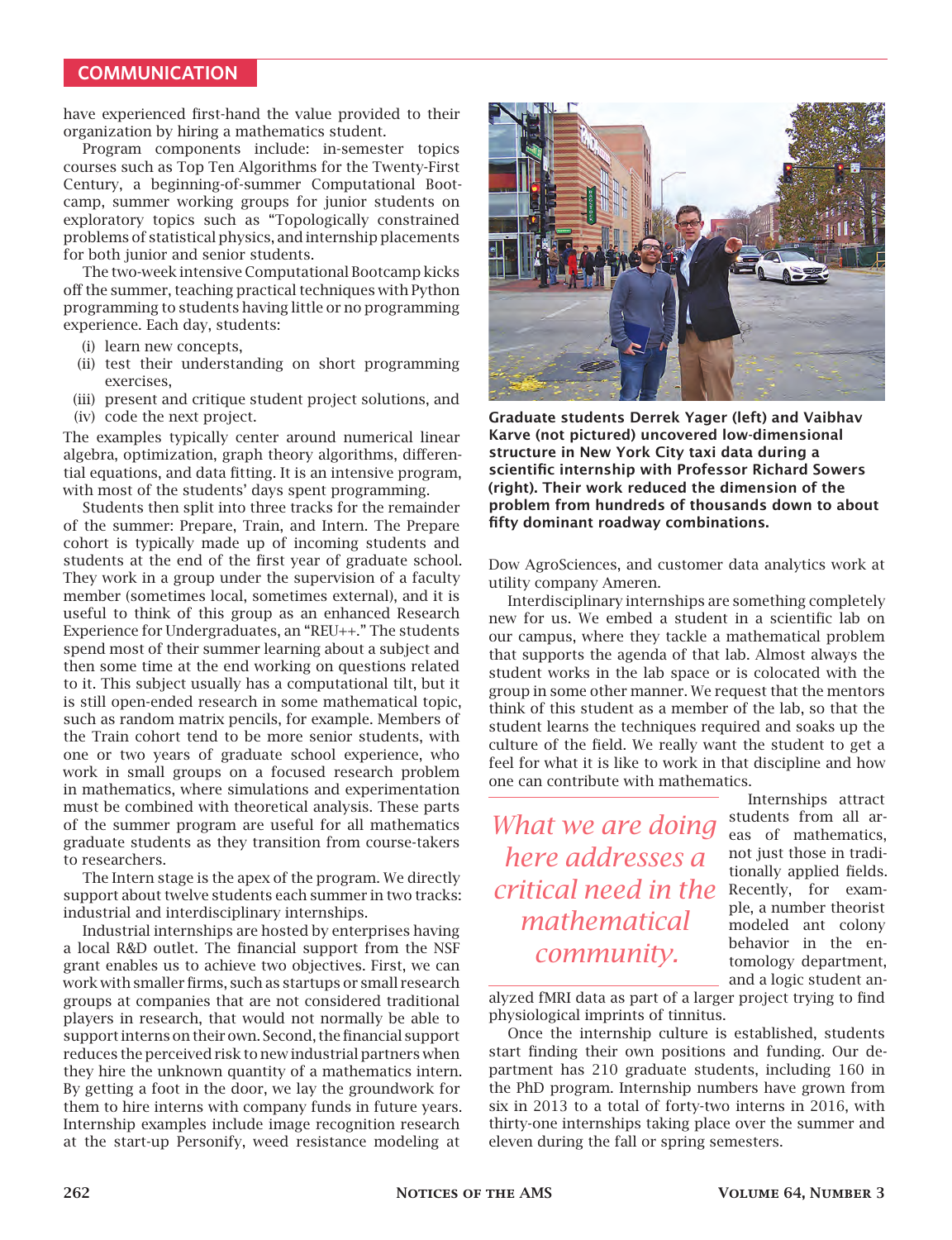#### **COMMUNICATION**

#### **Intern Success Story**

Byron Heersink (PhD in number theory expected 2017) did a summer internship through the PI4 program on "A Response Threshold Model for Ant Colonies," a project supervised by faculty members Samuel Beshers (Entomology) and Lee DeVille (Mathematics). Byron developed a computational model of the division of labor in social insect colonies. There is a large literature modeling, calibrating, and checking the individualbased rules insects might use for specialization, but it is difficult to determine how these rules turn into colony-level behaviors. Byron's simulations revealed two surprising effects in the models considered: the degree of specialization is mostly independent of the size of the colony, and the overall colony task behavior depends most strongly on relatively few workers most sensitive to each task and not on the average task sensitivity of the colony.

This project was Byron's first experience of mathematics outside the mathematics department, and his first experience of computational modeling. He subsequently took these skills to an internship at Sandia National Laboratories and then to a second internship at HRL Laboratories, and he is now applying for postgraduation positions in industry as well as academia.

Internships are not slowing down the students' time to degree here at Illinois. Students who aim at an industry or government career after doing an internship develop a sharpened focus that speeds up their academic progress.

The type of industry careers sought by PhD students at Illinois is shifting. Some still aim at the world of finance, but national labs and data science careers are increasingly valued. The PI4 student cohorts are moving through our PhD program, and we view the coming diffusion of mathematical talent into the broader world as a highly positive development.

We believe what we are doing here addresses a critical need in the mathematical community: the need to open to our graduates a variety of rewarding, creative, and intellectually challenging mathematical careers. Many graduate students will continue to follow a traditional academic career path, but having the option to choose careers in industry and governmental organizations will benefit all of them.

Mathematics departments must change their culture and (some of) their practices in order to remain relevant in the coming century. Certain departments around the country are already doing so. We hope this article about our experiences at Illinois will foster a conversation in many more mathematics departments about how the community can move forward from the current crisis toward new opportunities for our PhD graduates.



**Biology professor Carla Cáceres (left) mentored graduate student Vanessa Rivera Quiñones (right) in her lab for a summer scientific internship. This ongoing work aims to develop biologically realistic SIR population models, applied initially to evolutionary branching in organisms such as water fleas.**

#### **National Internship Efforts**

The NSF-IPAM Mathematical Sciences Internship Workshop Report [IPA15] proposes a national effort at multiple scales to provide career and internship placement resources for mathematics graduate students:

- National: create a network to increase internship information exchange, data collection, access, and opportunities;
- Regional: establish internship centers to build internship contacts and organize training opportunities;
- Local: encourage and enable student participation in internships in mathematical sciences departments.

A new BIG Math Network is promoting this concept  $(BIG = Business + Industry + Government)$ , which has generated enthusiasm at national societies including AMS, SIAM, MAA, ASA, AWM, NAM, AMATYC, INFORMS, and SACNAS. Supporters who want to volunteer time and effort or who simply want to stay in the loop can keep informed at the website [BIG] and sign up at [tinyurl.com/BIGmathnetwork](http://tinyurl.com/BIGmathnetwork).

#### **References**

- [AMSa] *AMS Annual Survey of the Mathematical Sciences: Academic Recruitment and Hiring*, [www.ams.org/](http://www.ams.org/profession/data/annual-survey/hiring) [profession/data/annual-survey/hiring](http://www.ams.org/profession/data/annual-survey/hiring), accessed 2016-10-13.
- [AMSb] *AMS Annual Survey of the Mathematical Sciences: Doctorates Granted*, [www.ams.org/profession/data/](http://www.ams.org/profession/data/annual-survey/docsgrtd) [annual-survey/docsgrtd](http://www.ams.org/profession/data/annual-survey/docsgrtd), accessed 2016-10-13.